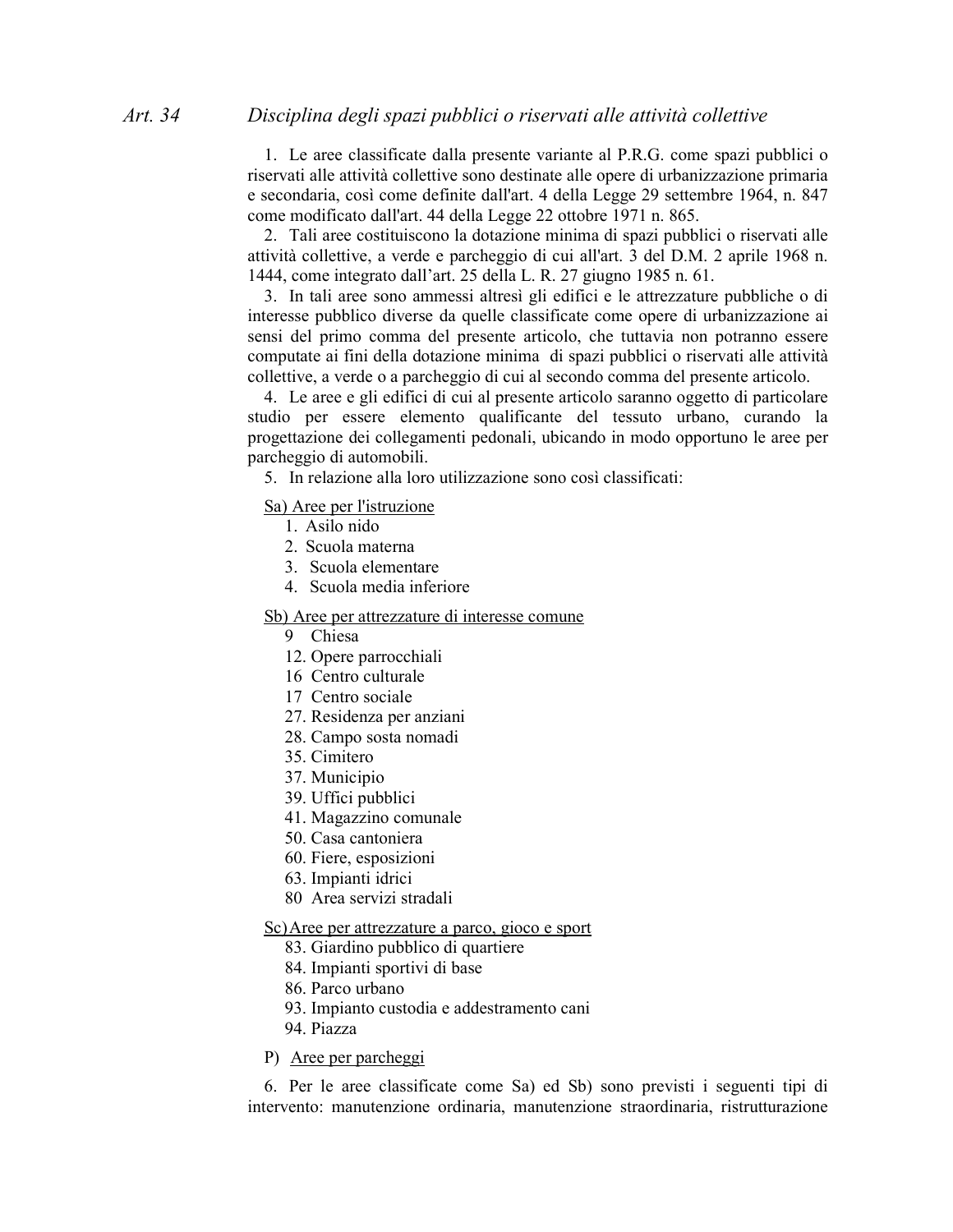edilizia, ampliamento, demolizione con ricostruzione, nuova costruzione, secondo *i* seguenti parametri:

Indice di fabbricabilità fondiaria massimo =  $0.90$  mq./mq.;

Rapporto di copertura massimo = 35 %;

Altezza massima dei fabbricati =  $PT + tre$  piani abitabili (ml. 13,00), ad accezione di chiese e campanili, per i quali valgono le determinazioni dei singoli progetti attuativi;

Distanza tra pareti finestrate e pareti di edifici antistanti = ml. 10.00; Distanza minima dai confini del lotto = ml. 5,00 oppure a confine; Distanza minima dalla strada = ml. 5.00.

7. Per le aree classificate come Sc) sono previsti i seguenti tipi di intervento: manutenzione ordinaria, manutenzione straordinaria, ristrutturazione edilizia, ampliamento, demolizione con ricostruzione, nuova costruzione, secondo i seguenti parametri:

Indice di fabbricabilità fondiaria massimo =  $0.15$  mg./mg.;

Rapporto di copertura massimo = 25 %, non viene computata la superficie occupata da impianti stagionali coperti;

Altezza massima dei fabbricati =  $PT +$ un piano abitabile (ml. 10,00); Distanza tra pareti finestrate e pareti di edifici antistanti = ml. 10.00; Distanza minima dai confini del lotto = ml. 5,00 oppure a confine;

Distanza minima dalla strada = ml. 5,00;

8. Tutti gli edifici e le attrezzature pubbliche o di interesse pubblico possono venire realizzate e gestiti:

A) come impianto pubblico, realizzato e gestito dall'Ente istituzionalmente competente;

B) come impianto in uso pubblico; tale fattispecie si configura quando il comune procedendo direttamente all'acquisizione dell'area, affida la loro realizzazione e/o gestione, in conformità con le destinazioni d'uso specifiche di piano, da associazioni o simili o da privati, a condizione che venga stipulata con il Comune una convenzione nella quale siano definiti:

- a) le modalità tecniche di utilizzo dell'area, con particolare riferimento alla organizzazione delle attività, comprensivo delle eventuali attività complementari di ristorazione e altro;
- b) le modalità di esercizio degli impianti, con particolare riferimento all'accessibilità da parte dei cittadini;
- c) la durata della convenzione e le modalità con cui alla scadenza della quale le aree e gli impianti sportivi verranno ceduti al patrimonio comunale;
- d) le garanzie reali o finanziarie.

9. La convenzione di cui al precedente comma è approvata con deliberazione del Consiglio Comunale.

10. Può essere consentita la realizzazione e gestione di attrezzature di interesse pubblico anche da parte di privati, a mezzo di apposita deliberazione del Consiglio Comunale.

10/bis Nelle aree classificate come Sa), Sb), Sc), è ammessa la costruzione di una casa di abitazione per il conduttore o per il custode con un massimo di SNP di mq 150; Ingresso della residenza deve essere separato da quello delle altre attività. (1)

<sup>(1)</sup> Variante parziale al PRG approvata con deliberazione di Consiglio Comunale n. 56 del 27.06.2006, avente ad oggetto: "Variante parziale al PRG ai sensi comma 4° lett. L) art. 50 L.R. 61/85. Modofiche e integrazioni su vari articoli di Norme Tecniche di Attuazione. Controdeduzioni sulle osservazioni ed approvazione", in vigore dal 02.08.2006.